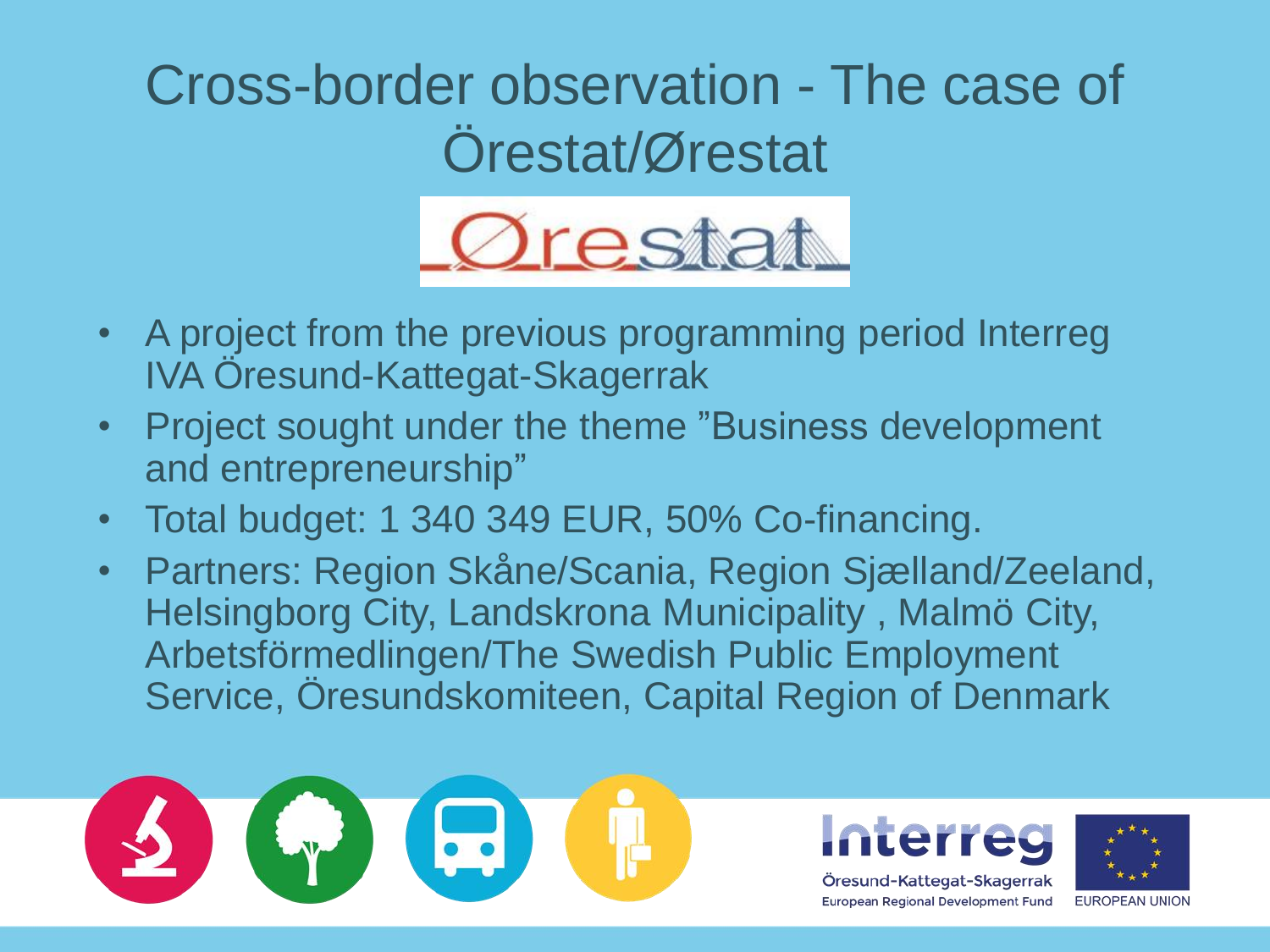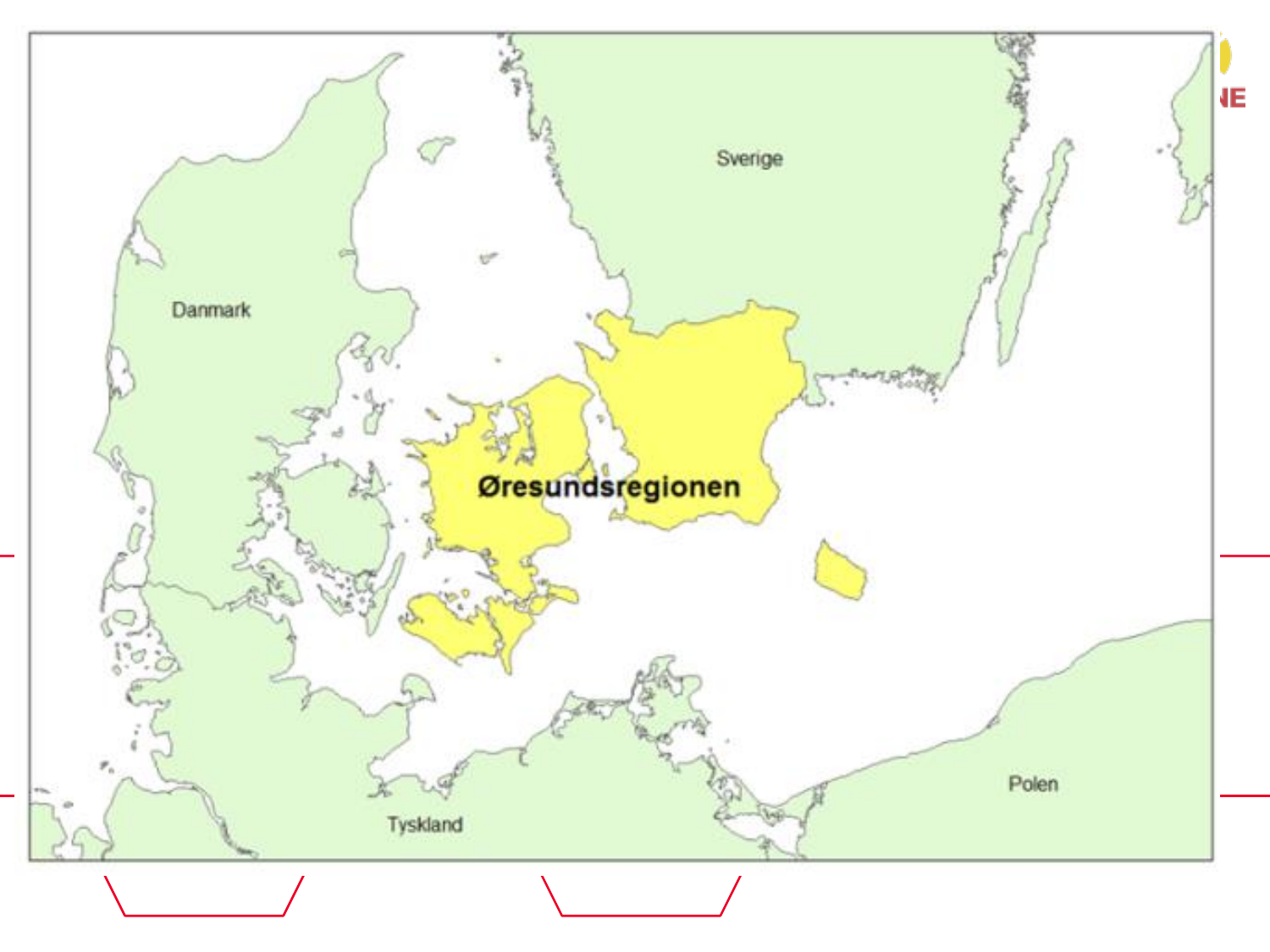

### **The Öresund database**

- The Orestat-cooperation
- A Cooperation between Regions, Cities and Statistics Sweden/Statistics Denmark
- Flows across the strait
- Harmonised, comparable statistics
- Unique data
- [www.orestat.se](http://www.orestat.se/) / [www.orestat.dk](http://www.orestat.dk/)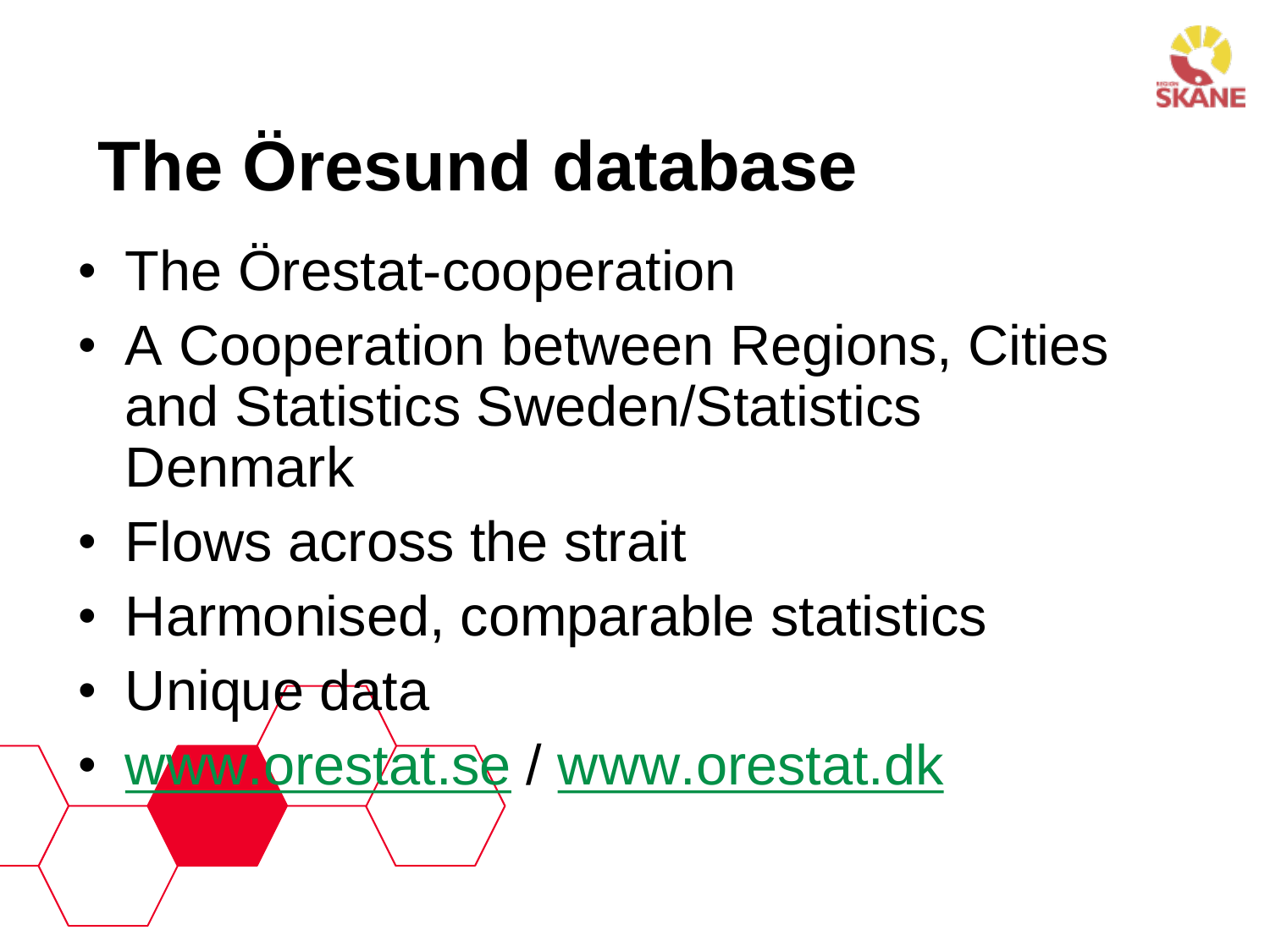

## **Örestat III-projekt 2011-2014**

- Interreg IV A Oresund Kattegat Skagerak
- Develop new statistical information to follow the development and integration in the Oresund region.
- Create a new and more user-friendly database and website.
- Secure funding for the management of the annual update of the database after the project has ended.

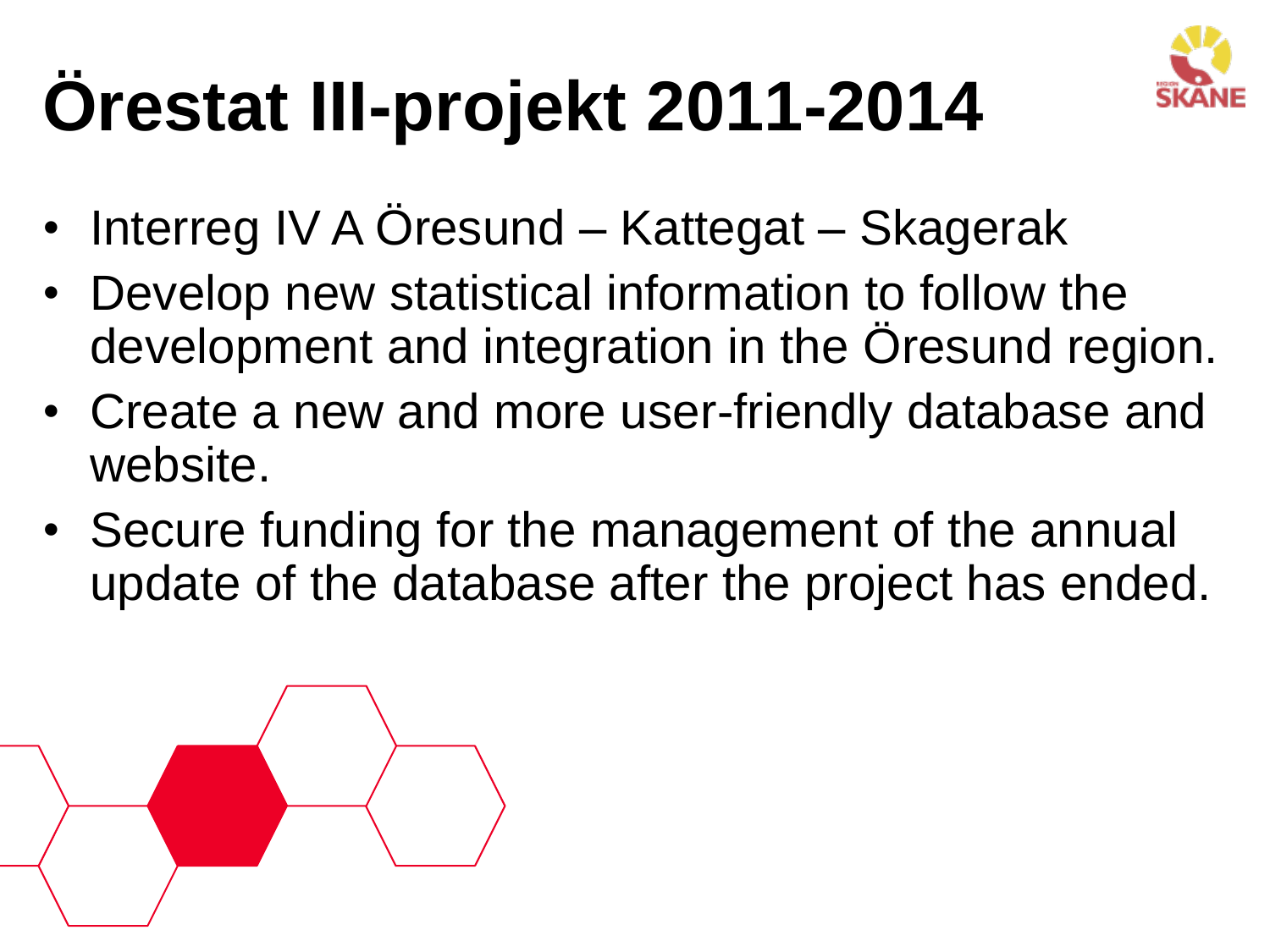

### **Commuting across The Öresund strait**

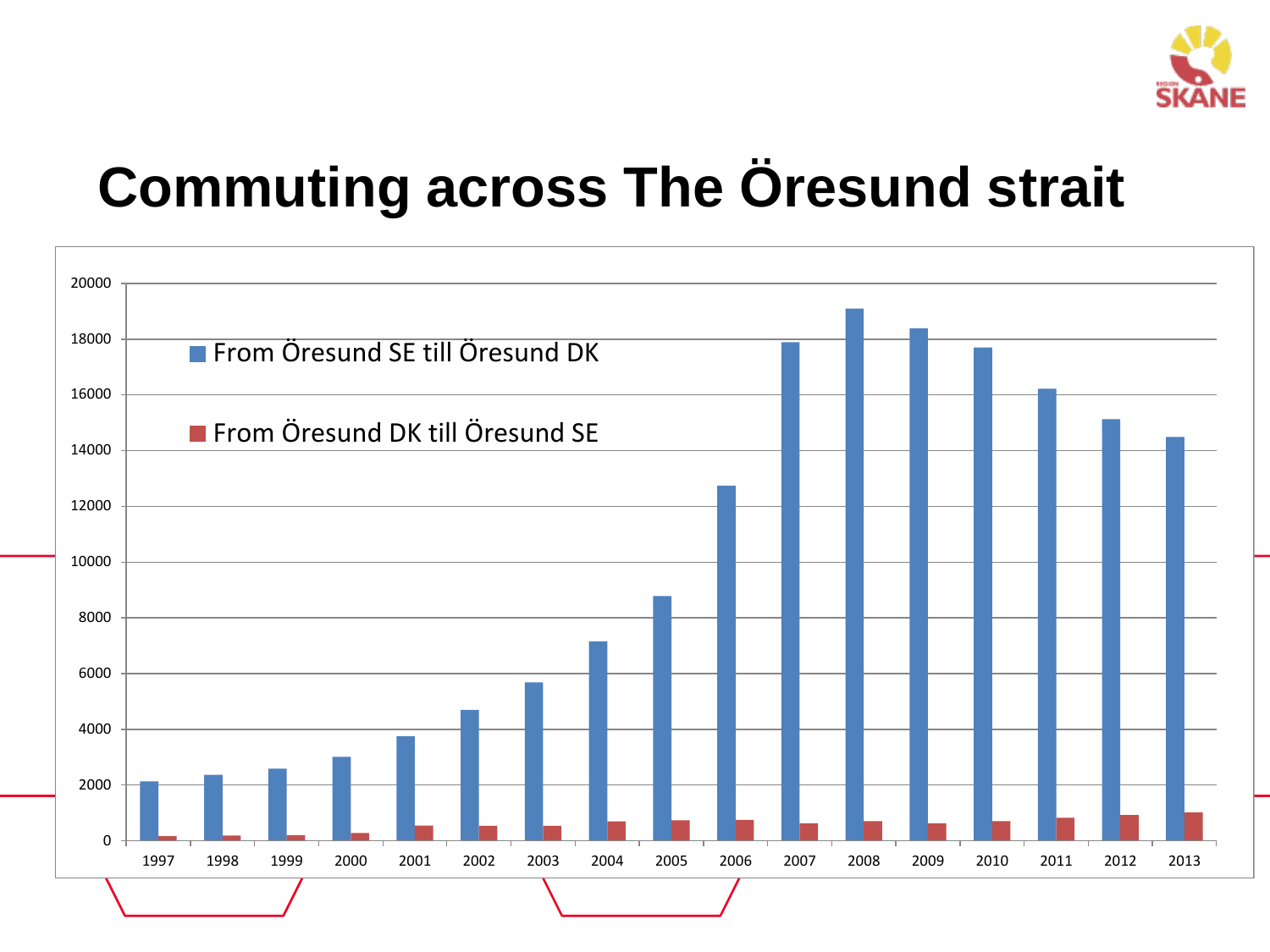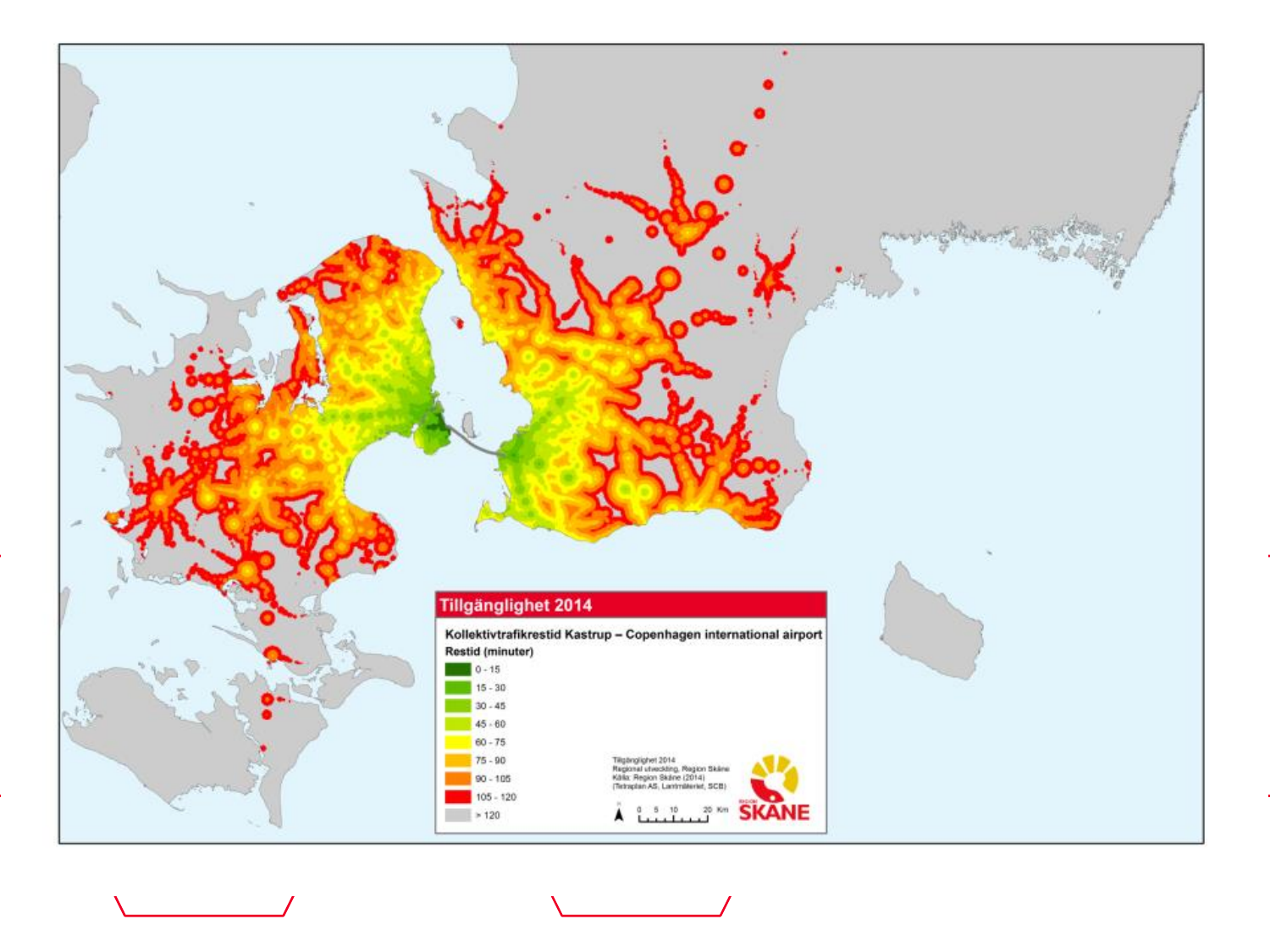

### **Obstacles**

- Bureaucratic issues
- Hidden statistics
- Methodological issues
- Financial issues
- Need for EU-standard